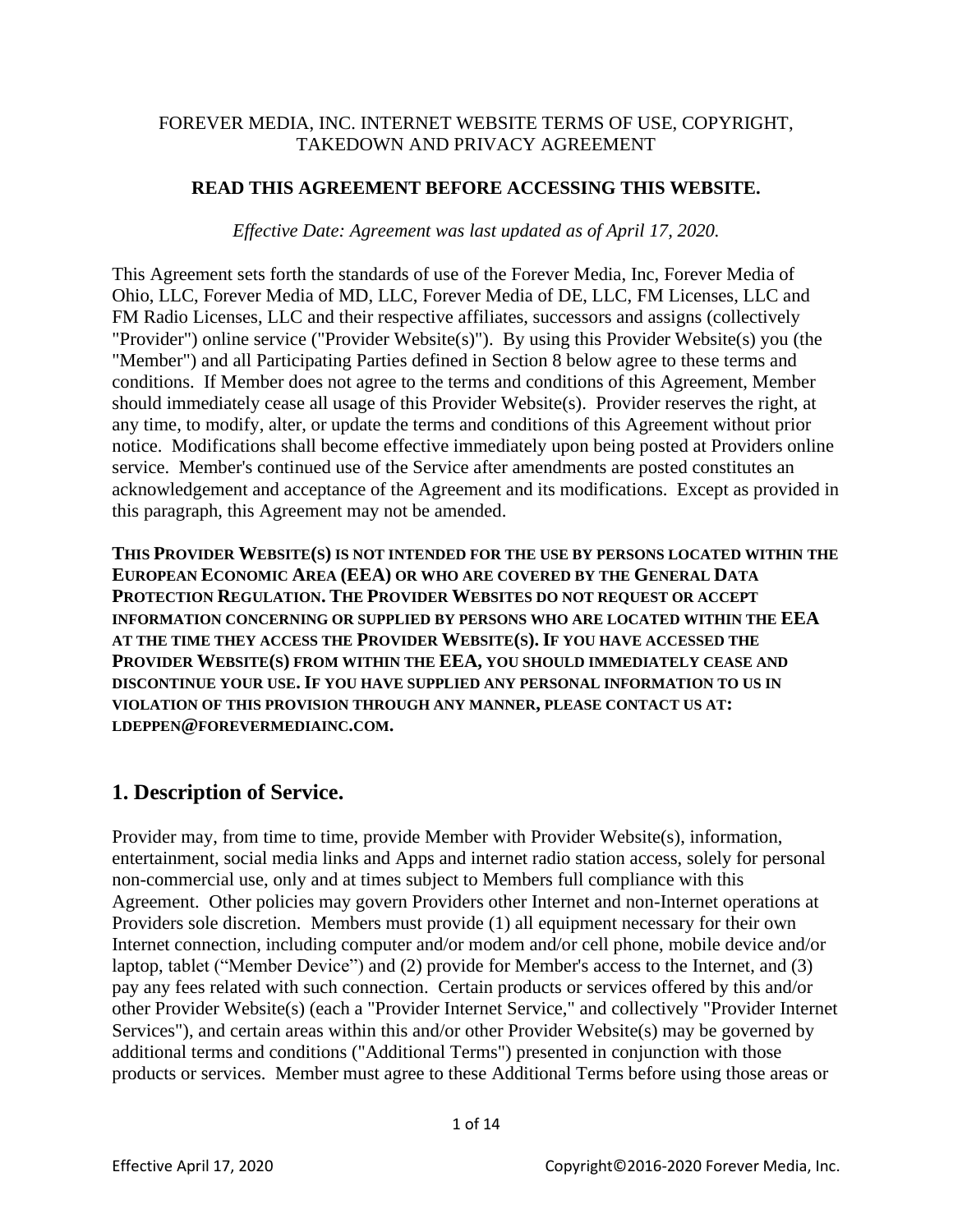Provider Internet Services. The Additional Terms and this Agreement shall apply equally. In the event of an irreconcilable inconsistency between the Additional Terms and this Agreement, the Additional Terms shall control. Any software that is made available to

view and/or download in connection with a Provider's Website ("Software") is owned or controlled by Provider and/or licensors, affiliates and suppliers and is protected by copyright laws and international treaty provisions. Member use of the Software is governed by the terms of the end user license agreement, if any, which accompanies or is included with the Software. Provider accepts no responsibility or liability in connection with any Software owned or controlled by third parties.

#### **2. Account, Security, Passwords.**

If a particular Provider Website(s) and/or Provider Internet Service requires Member to open an account, Member must complete the specified registration process by providing current, complete, and accurate information as requested by the applicable online registration form. It is Member's responsibility to maintain the currency, completeness, and accuracy of Member's registration data and any loss caused by Member's failure to do so is Member's responsibility. After Member has fully completed the registration form, Member may be asked to choose a password and a user name. It is entirely Member's responsibility to maintain the confidentiality of Member's password and account. Additionally, Member is entirely responsible for any and all activities that occur under Member's account. Member agrees to notify Provider immediately of any unauthorized use of Member's account. Provider is not responsible for any loss that Member may incur as a result of someone else using Member's password or account, either with or without Member's knowledge. Member may cancel Member's account by delivering notice in the manner provided in the Additional Terms governing the particular Provider Website(s) and/or Provider Internet Service.

#### **3. Fees.**

Except where otherwise provided, access to and use of this Provider Website(s) and/or the Provider Internet Services offered through Provider are currently available without charge. Provider reserves the right to charge a fee for access to or use of this Provider Website(s), or any Provider Internet Service available on this Provider Website(s) at any time in the future. Member access to, or use of this Provider Website(s) before such time, does not entitle Member to use of this Provider Website(s) without charge in the future.

### **4. Disclaimer of Warranties.**

The Provider Website(s) and/or Provider Internet Services are provided by Provider on an "as is" and on an "as available" basis. Use of and reliance on, any advice or information obtained from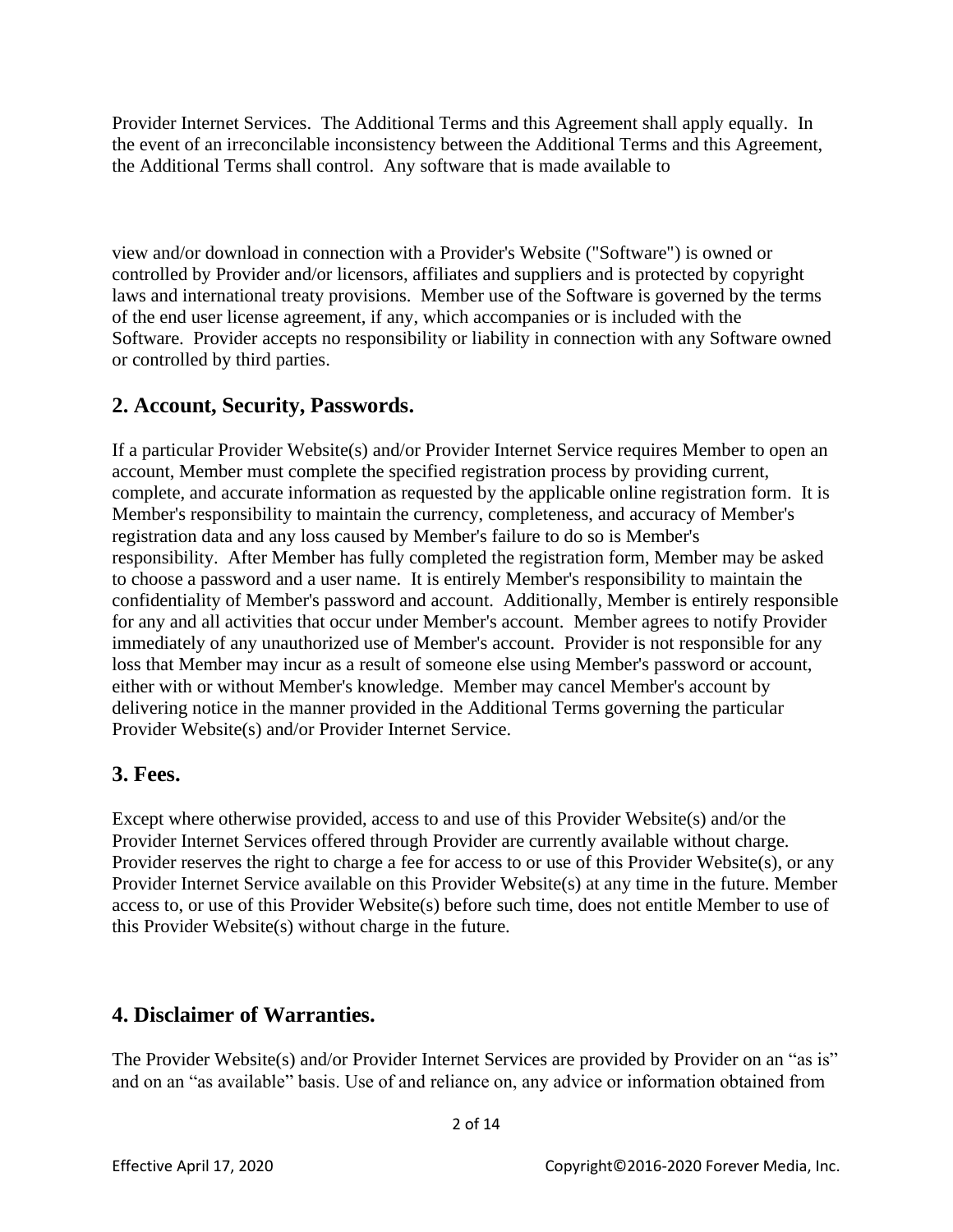or through this Provider Website(s) and/or other Provider Internet Services is at users own risk to the fullest extent permitted by applicable law, Provider makes no representations or warranties of any kind, express or implied, regarding the use or the results of the Provider Website(s) and/or Provider Internet Services in terms of its correctness, accuracy, reliability, or otherwise. Provider shall have no liability for any interruptions, server errors, misdirected or redirected transmissions, virus, spam or malware or any other technical difficulties in the use of the Provider Website(s) and/or Provider Internet Services. Provider disclaims all warranties with regard to the information provided, including the implied warranties of merchantability and fitness for a particular purpose, and non-infringement.

### **5. Limitation of Liability.**

PROVIDER SHALL NOT BE LIABLE FOR ANY DAMAGES WHATSOEVER, AND IN PARTICULAR PROVIDER, SHALL NOT BE LIABLE FOR ANY SPECIAL, INDIRECT, CONSEQUENTIAL, OR INCIDENTAL DAMAGES, OR DAMAGES FOR CONTENT, ERRORS OR OMISSIONS LOST PROFITS, LOSS OF REVENUE, OR LOSS OF USE, ARISING OUT OF OR RELATED TO THE PROVIDER WEBSITE(S) OR PROVIDER INTERNET SERVICES OR THE INFORMATION CONTAINED IN THEM, WHETHER SUCH DAMAGES ARISE IN CONTRACT, NEGLIGENCE, TORT, UNDER STATUTE, IN EQUITY, AT LAW, OR OTHERWISE, EVEN IF PROVIDER HAS BEEN ADVISED OF THE POSSIBILITY OF SUCH DAMAGES.

### **6. Indemnification.**

Member and Participating Parties agrees to indemnify, defend and hold Provider, their parents, subsidiaries, affiliates, owners, members, officers, agents and employees, harmless from any claim or demand, liability, cost or expense including reasonable attorneys' fees and costs, made by any third party due to or arising out of Member's and Participating Parties use of the Service, the violation of this Agreement, or infringement by Member, or other user of the Service using Member's computer, of any intellectual property or any other right of any person or entity.

### **7. Modifications and Interruption to Service.**

Provider reserves the right to modify or discontinue the Service with or without notice to the Member. Provider shall not be liable to anyone should Provider exercise its right to modify or discontinue the Service. All users acknowledge and accept that Provider does not guarantee continuous, uninterrupted or secure access to Provider's Website and/or Provider Internet Services and operation may be interfered with or adversely affected by numerous factors or circumstances outside of our control.

# **[The remainder of this page intentionally left blank]**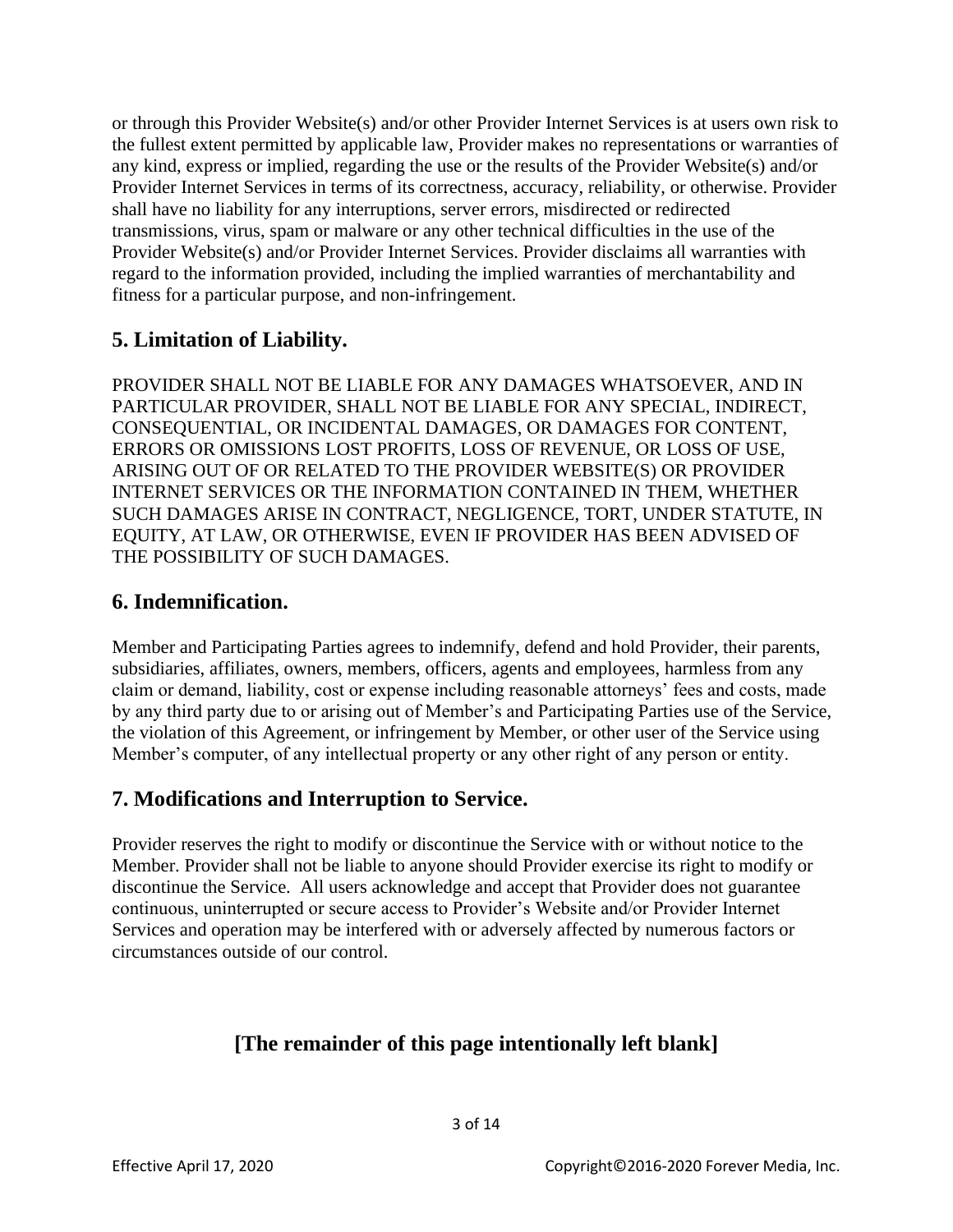# **8. Third Party internet Services, Third-Party Sites, Third Party Merchants and Vendors ("Collectively Participating Parties").**

Our Provider Website(s) and/or Provider Internet Services may include links to other sites on the Internet that are owned and operated by Participating Parties. Provider does not monitor or control the Participating Parties and makes no representations or warranties in regard to any of the linked, merchant, or Participating Parties sites. Member at all times agrees that any access to a Participating Parties site is at their own risk. Member acknowledges that Provider is not responsible for the availability of, or the content located on or through, any Participating Parties site. Member should contact the site administrator or webmaster for those Participating Parties sites if Member has any concerns regarding such links or the content located on such sites. Member's use of those Participating Parties sites is subject to the terms of use and privacy policies of each site, and we are not responsible therein. Provider encourages all Members to review said privacy policies of Participating Parties sites. This Provider Website(s) and/or other Provider Internet Services may enable Member to order and receive products, information and services from Participating Parties that are not owned or operated by Provider. The purchase, payment, warranty, guarantee, delivery, maintenance, and all other matters concerning the

merchandise, services or information, opinion or advice ordered or received from such businesses are solely between Member and such businesses. Provider does not endorse, warrant, or guarantee such products, information, or services, and is not liable for the accuracy, completeness, or usefulness of such information or the quality of availability of such products or services. Provider will not be a party to or in any way responsible for monitoring any transaction between Member and Participating Parties providers of such products, services, or information, or for ensuring the confidentiality of Member credit card information. Any separate charges or obligations Member incurs in Member dealings with these Participating Parties are Member's responsibility and are not part of the fee, if any, charged for the Provider Website(s) and/or Provider Internet Service.

### **9. Disclaimer Regarding Accuracy of Participating Parties Information.**

Product specifications and other information have either been provided by Participating Parties or collected from publicly available sources. While Provider makes every effort to ensure that the information on the Provider Website(s) or Provider Internet Service is accurate, Provider makes no representations or warranties as to the accuracy or reliability of any information provided on this Provider Website(s) and/or Provider Internet Services.

Provider makes no warranties or representations whatsoever with regard to any product provided or offered by any Participating Parties, and Member acknowledges that any reliance on representations and warranties provided by any Participating Parties shall be at Member's own risk. All Participating Parties providers and participating vendors shall hold harmless Providers and Providers Website and/or Providers of Internet Services from any claims of any kind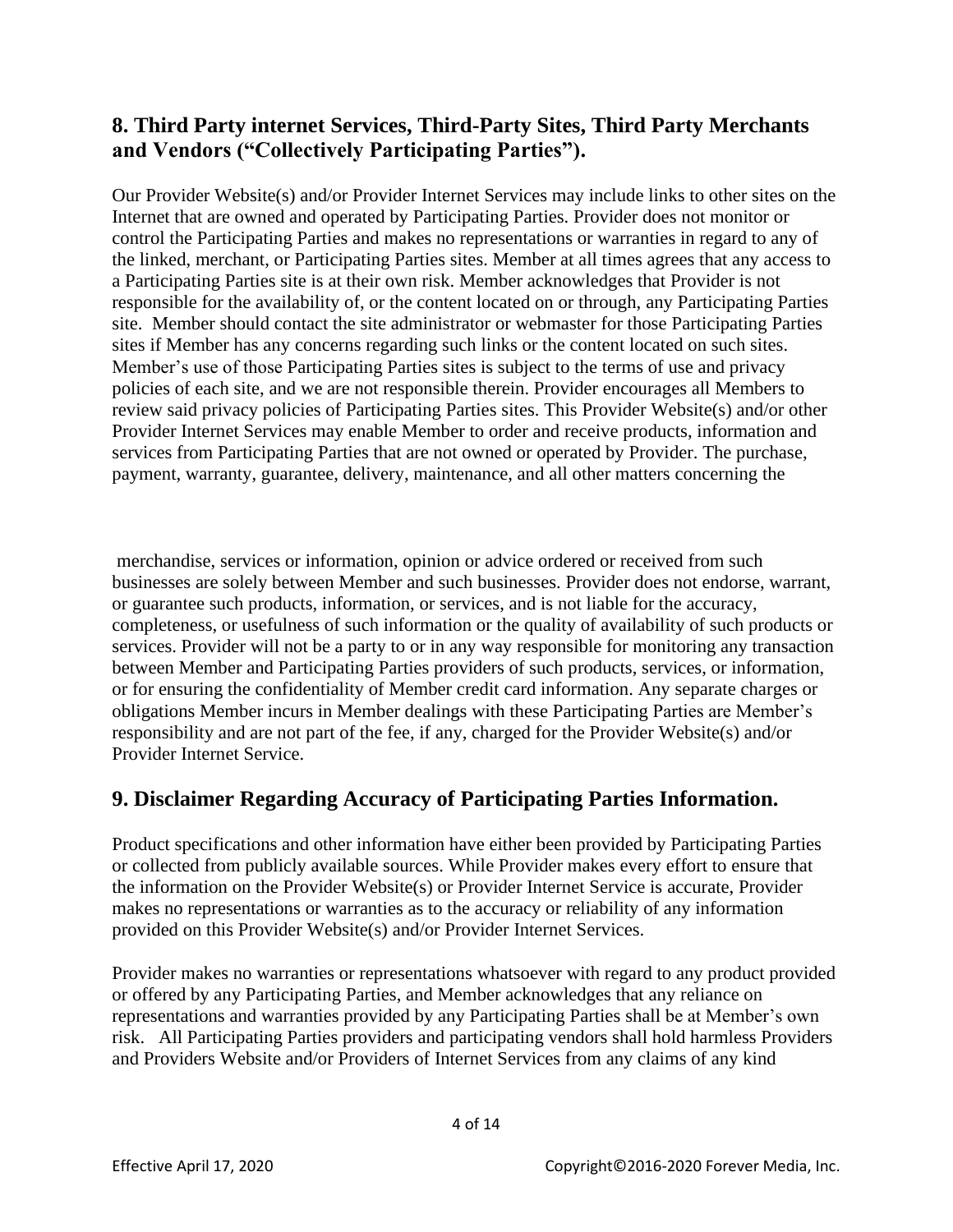whatsoever related to Participating Parties utilization of Provider, Providers Website's and/or Providers of Internet Services.

## **10. Content, Monitoring and Modification/Termination by Provider.**

Provider has the right, but not the obligation at Provider's sole discretion, to monitor and review the content on the Provider Website(s) and/or Provider Internet Services and Member accounts to determine compliance with the conditions of use and operating rules established by Provider Website(s) and/or Provider Internet Services, to satisfy any law, regulation or authorized government request, or for other reasonable purposes. If Provider Website(s) and/or Provider Internet Services become aware of any use of the Provider Website(s) and/or Provider Internet Services which may be considered inappropriate, it will respond accordingly, which response may include, but is not limited to, sharing the name and contact information of Members with law enforcement agencies. Member assumes all risk and liability with respect to use of the Provider Website(s) and/or Provider Internet Services, including Member's continued compliance with this Agreement. By using the Provider Website(s) and/or Provider Internet Services, Member irrevocably grants Provider Website(s) and/or Provider Internet Services and their assigns a non-exclusive, perpetual, irrevocable, royalty-free license to: (i) copy, display, distribute, publish, and create derivative works from, communicate to the public, perform and display the Content (in whole or in part) worldwide and/or to incorporate in other works in any form, media or technology now known or later developed, solely in connection with fulfilling its obligations in this Agreement, and (ii) to use and disclose the Content in aggregated form, including, but not limited to, analysis and extrapolation of the Content and the demographic trends resulting therefrom for marketing and other geo-targeting purposes; provided, however, that such use shall not personally identify Member.

Provider reserves the right, in its sole discretion, to modify, suspend, or terminate this Provider Website(s) and/or any portion thereof, including any Provider Internet Services, and/or Member account, password, or use of any Provider Internet Services, or any portion thereof, at any time for any reason with or without notice to Member.

Termination of Member account for a Provider Website(s) and/or Provider Internet Services removes Member authorization to use the Provider Website(s) and/or Provider Internet Services. In the event of termination, Member will still be bound by Member's obligations under this Agreement and any additional terms, including the warranties made by Member, and by the disclaimers and limitations of liability. Additionally, Provider shall not be liable to Member or any Participating Parties for any termination of Member access to a Provider Internet Service.

### **11. Interactive, Subscription, and or Premium Services.**

This Provider Website(s) may offer certain Provider Internet Services having interactive, subscriber or Premium service components such as newsletters, bulletin boards, chat rooms and forums, for free or for additional charge which shall also be covered by the terms and conditions herein, or at providers sole discretion under their respective or collective Additional Terms or additional Terms of Use statements put forth by Provider and made a part hereof.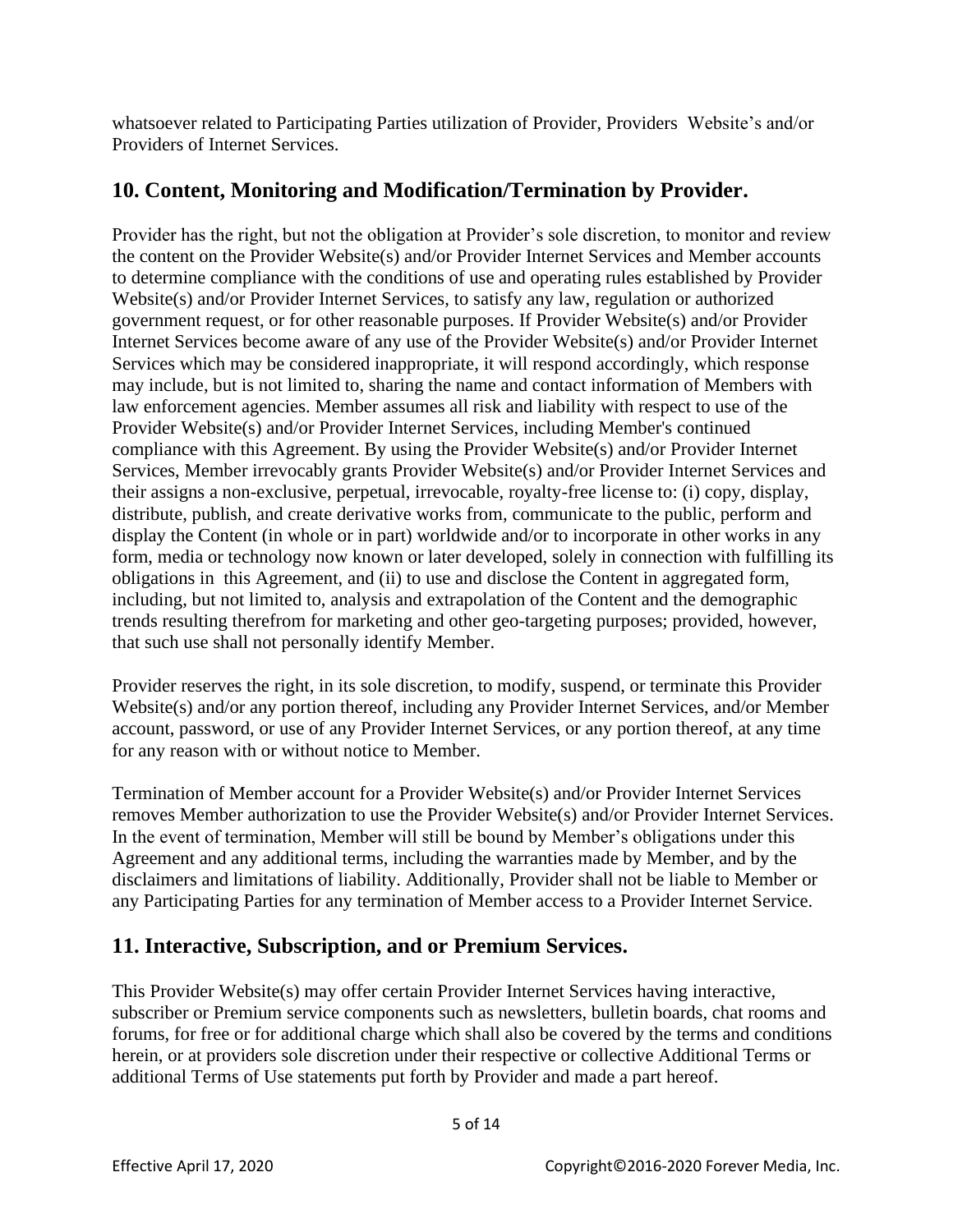### **12. Contests/Sweepstakes.**

Additional Terms apply to all contests or sweepstakes conducted by this Provider, these Additional Terms can include qualification, exclusion, conduct, post contest or sweepstake participation. Refer to this site's or Provider's other specific and general internet and/or specific and/or general non-internet contest or sweepstakes Additional Terms. In the event of an irreconcilable inconsistency between the Additional Terms and this Agreement, the Additional Terms shall control. Member acknowledges that all contesting broadcast on the audio stream of Provider is time shifted, delayed, and is different/modified from that of Providers terrestrial broadcast. Member shall hold Provider and Providers Website harmless from any and all claims related to time shifted, delayed or modified stream concerning contesting or other otherwise.

# **13. Adult Content/COPPA.**

Some parts of this Provider Website(s) and/or Provider Internet Service may contain content interpreted to be intended for people who are at least 18 years old. By viewing this adult content, Member is representing that Member is at least 18 years old and that the content is acceptable to Member. Filtering software is commercially available which can be used to exclude content that is not acceptable to Member. This software may prevent the display of all or portions of the Provider Website(s) content.

Providers Website and/or Provider Internet Services do not knowingly collect, use or disclose personally identifiable information from anyone under 13 years of age. If we determine upon collection that a user is under this age, we will not use or maintain his/her Personal Information without the parent/guardian's consent. If we become aware that we have unknowingly collected personally identifiable information from a child under the age of 13, we will make reasonable efforts to delete such information from our records. Please refer to our Children's Online Privacy Protection Act ("COPPA) link contained in Providers Website and/or Provider Internet Services.

### **14. Governing Law.**

Providers Website and/or Provider Internet Services are originated, operated and provided in the Commonwealth of Pennsylvania. As such, Provider is subject to its laws, and such laws will govern this Agreement, without giving effect to any choice of law rules. Provider makes no representation that our Provider Website(s) or Provider Internet Services or other services are appropriate, legal or available for use in other locations. Accordingly, if Member chooses to access Provider Website(s) and/or other Provider Internet Services Member agree to do so subject to the internal laws of the Commonwealth of Pennsylvania.

### **15. Compliance with Laws.**

Member assumes all knowledge of applicable law and is responsible for compliance with any such laws. Member may not use the Service in any way that violates applicable state, federal, or international laws, regulations or other government requirements. Member further agrees not to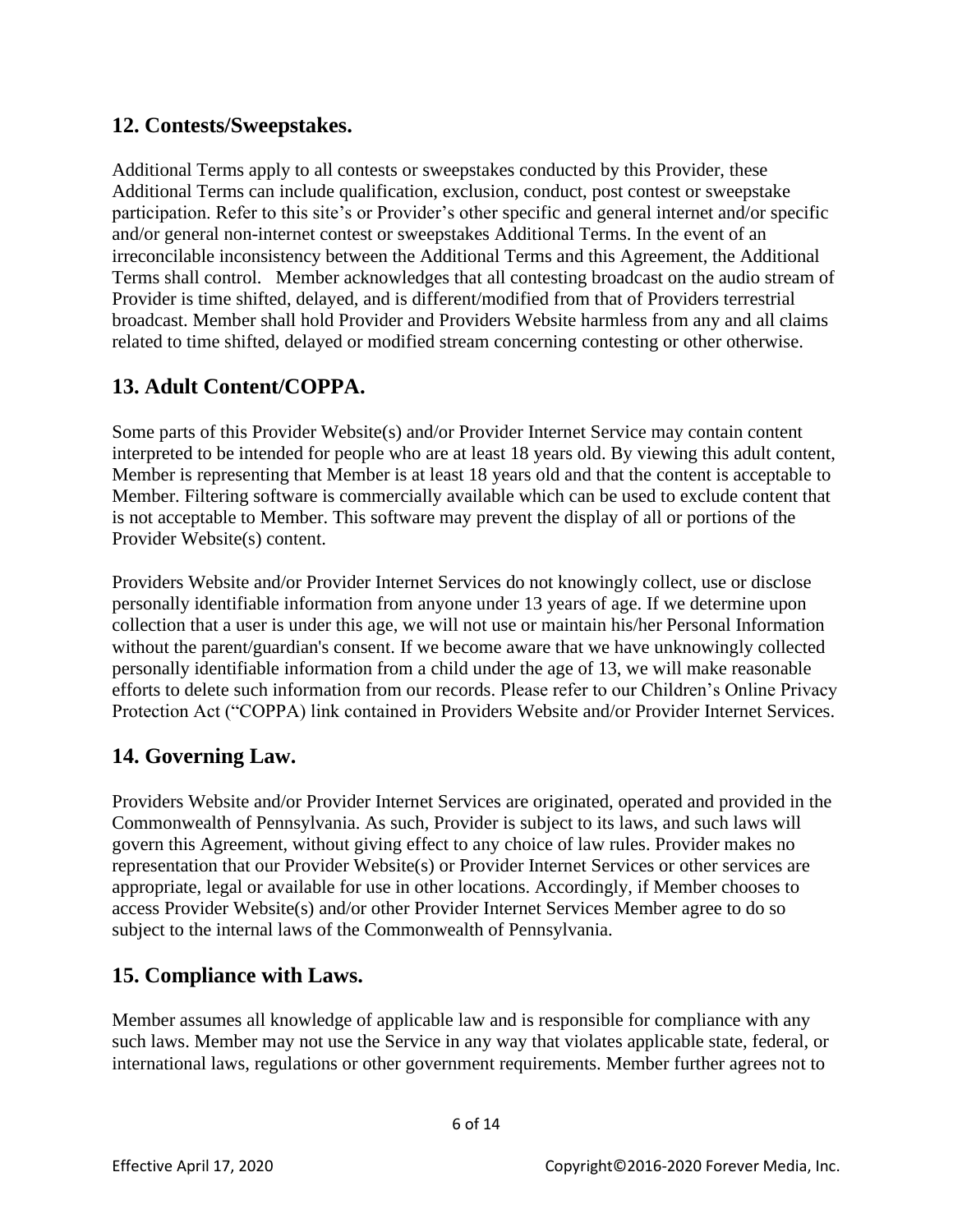transmit any material that encourages conduct that could constitute a criminal offense, give rise to civil liability or otherwise violate any applicable local, state, national, or international law or regulation. MEMBER MAY NOT USE OR ACCESS ANY PROVIDER WEBSITE(S) AND/OR PROVIDER INTERNET SERVICE FOR ANY PURPOSE THAT IS UNLAWFUL OR PROHIBITED BY THIS AGREEMENT AND/OR ANY APPLICABLE ADDITIONAL TERMS. MEMBER ACCESS TO ANY PROVIDER WEBSITE(S) AND/OR PROVIDER INTERNET SERVICE MAY BE TERMINATED IMMEDIATELY IN PROVIDER'S SOLE DISCRETION, WITH OR WITHOUT NOTICE, IF MEMBER FAILs TO COMPLY WITH ANY PROVISIONS OF THIS AGREEMENT AND OR ADDITIONAL TERMS, OR FOR ANY OTHER REASON, OR NO REASON

### **16. Copyright and Trademark Information.**

All content included or available on this site, including site design, text, graphics, interfaces, and the selection and arrangements thereof is the property of Provider and/or third parties protected by intellectual property rights. Any use of materials on the Provider Website(s) and/or Provider Internet Service, including reproduction, modification, distribution, or replication, any form of data extraction or data mining, or other commercial exploitation of any kind, without express prior written permission of the President of Provider is strictly prohibited. Member agrees that they will not use any robot, spider, or other automatic device, or manual process to monitor or copy Provider web pages or the content contained therein without express prior written permission of the President of Provider.

All content demarcated with a trademark or trade name, dba, aka, etc. ("Proprietary Marks") are either Proprietary Marks of Provider or vendors or other respective Proprietary Marks owners ("Vendors") of the Provider. Such Provider or Vendor Proprietary Marks may not be used in connection with any product or service that is not provided by Provider and/or its Vendors, in any manner that is likely to cause confusion among Members, customers, or in any manner that disparages or discredits Provider and/or its Vendors. Vendor Proprietary Marks are those of their respective owners, and constitute neither an endorsement nor a recommendation of those Vendors or other respective owners. In addition, such use of Proprietary Marks or links to the web sites of Vendors is not intended to imply, directly or indirectly, that those Vendors endorse or have any affiliation with nor are they endorser by, Provider.

# **17. Copyright Infringement and Provider Take Down Policy.**

#### Infringement Notification

Provider, the Provider Website(s) and the Provider Internet Service(s) abide by the federal Digital Millennium Copyright Act ("DMCA"), (the full text of the DMCA can be found at [http://copyright.gov/legislation/dmca.pdf\)](http://copyright.gov/legislation/dmca.pdf) by responding to written notifications of alleged infringement by legitimate copyright holders. As part of our response, we may remove or disable access to allegedly infringing material residing on our Provider Website(s). Please note that the Provider does not control content hosted on any third-party website, and cannot remove content from any website Provider does not own or control.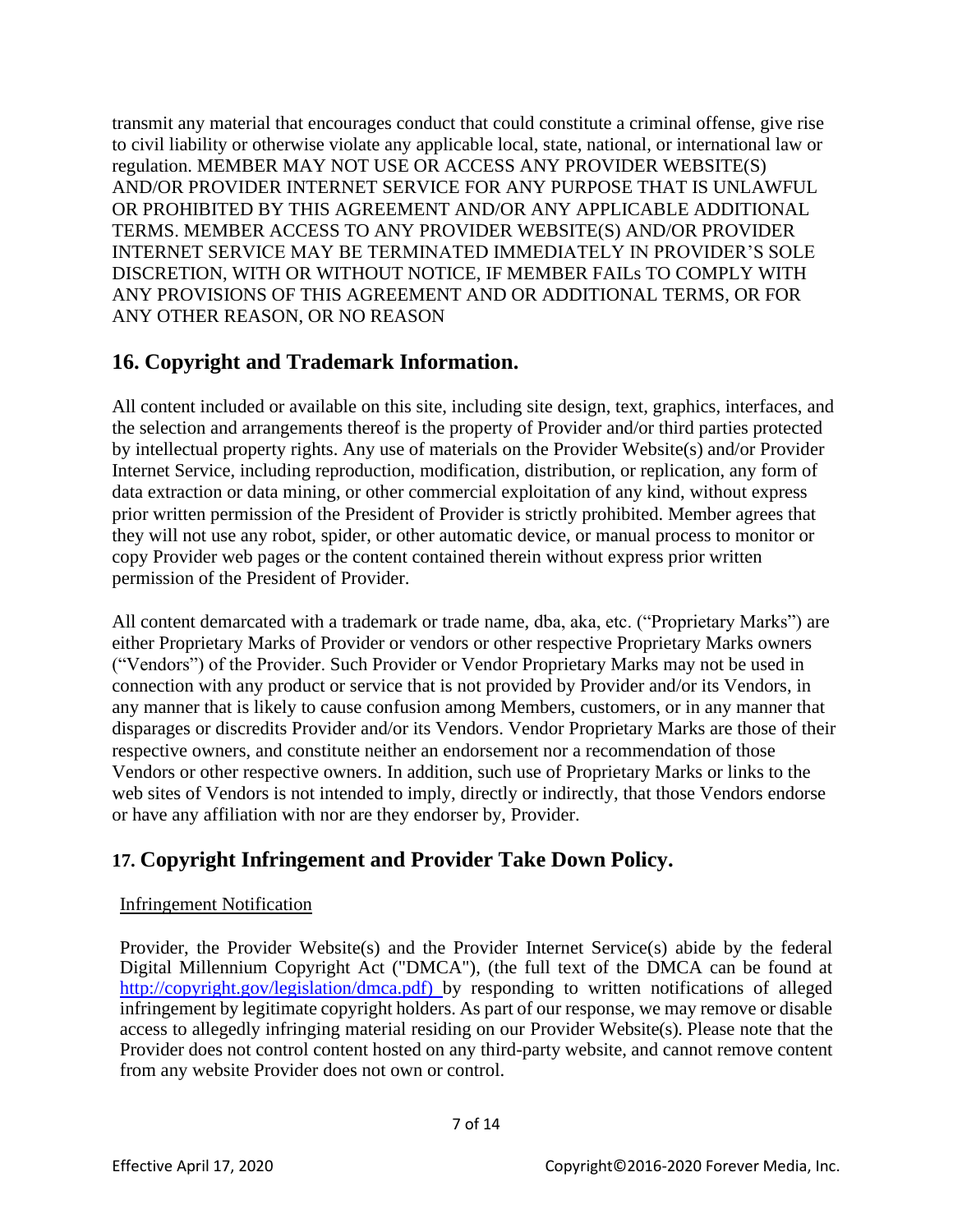To submit a copyright infringement notification to Provider, send a written communication to our designated copyright agent (the "Copyright Agent"), as required by the DMCA, and provide the following information in writing:

- Identification of the copyrighted work that you claim has been infringed;
- Identification of the specific material that is claimed as infringing and information sufficient to permit Provider to locate that material on the Provider Website(s) (providing a URL is the best way to help us locate the content quickly);
- A statement that you believe, in good faith, that the use of the material in the manner complained of is not authorized by the copyright owner, its agent, or by law;
- If you are not the copyright owner, a description of your relationship to the copyright owner;
- Your contact information, including your name, address, telephone number, and email address;
- A statement, under penalty of perjury, that the information in the notification is accurate and that you are the copyright owner or are authorized to act on behalf of the copyright owner; and
- A physical or electronic signature of a person authorized to act on behalf of the copyrightowner.

Please note that under Section 512(f) of the DMCA and similar regulations in other jurisdictions, anyone who knowingly misrepresents that material or activity is infringing may be liable for damages and attorneys' fees incurred by the alleged infringer or by Provider. Therefore, if you are not sure whether material infringes your copyright, you should first consider contacting an attorney.

Provider's Response to Notifications

Following receipt of a proper conforming written notification, Provider will expeditiously remove or disable the allegedly infringing content. We will also notify the user who submitted or posted the allegedly infringing material, and provide that user with a copy of the copyright infringement notification. We may suspend or terminate access to the account portions of our Website for users that repeatedly or egregiously infringe the copyrights of others.

#### Counter Notification

If a user of our Website believes that their content was removed or disabled by mistake or misidentification, the user can send us a written counter notification that includes the following:

• The user's contact information, including name, address, email address, and telephone number;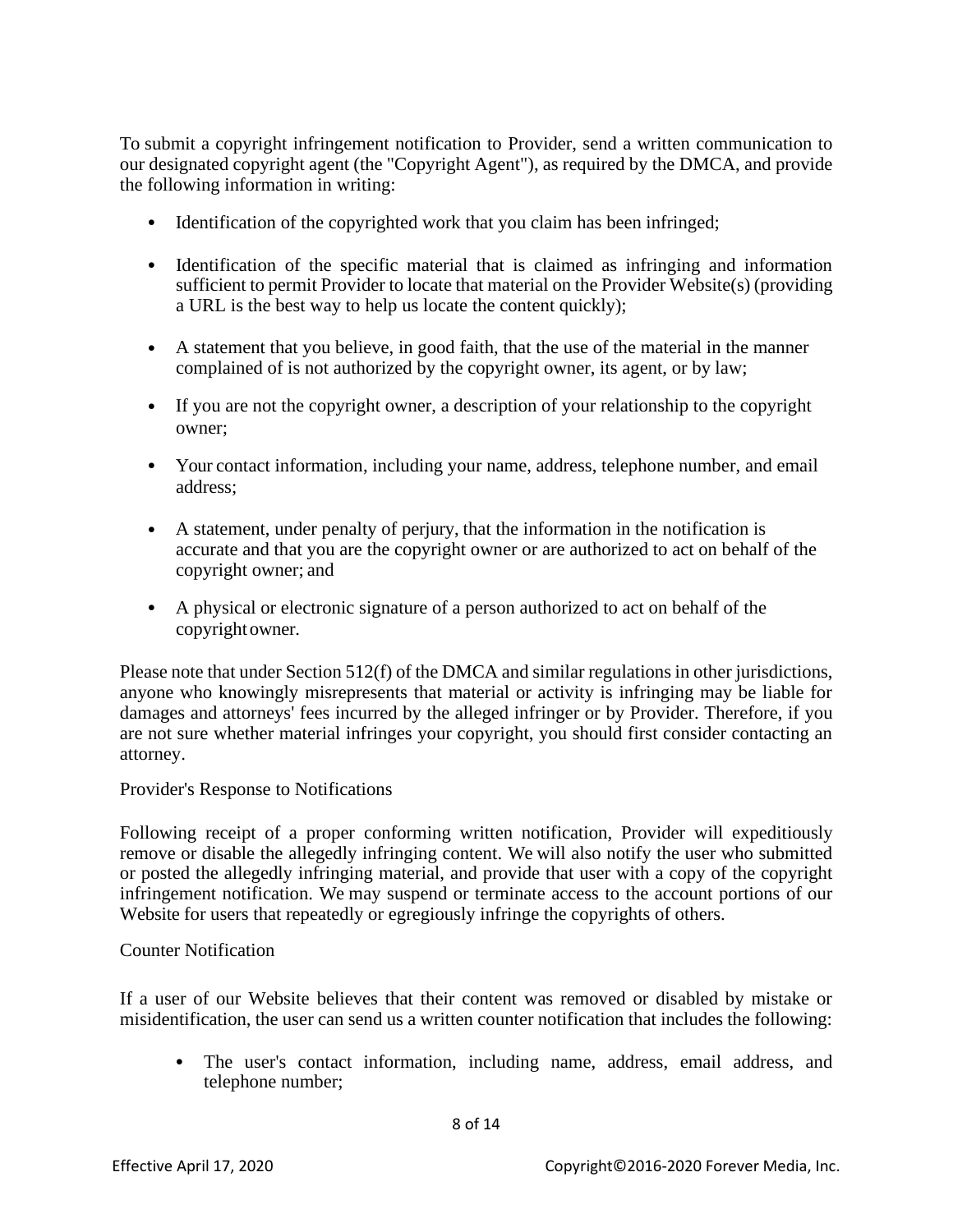- Identification of the material that has been removed or to which access has been disabled, and the location at which the material appeared before it was removed or disabled;
- A statement that the user consents to the jurisdiction of the federal courts of the United States or the courts of the Commonwealth of Pennsylvania, in each case located in the City of Pittsburgh and County of Allegheny, and that the user will accept service of process from the person who originally provided Provider with the notification of infringement;
- A statement under penalty of perjury that the user has a good faith belief that the material was removed or disabled as a result of mistake or misidentification of the material to be removed or disabled; and
- A physical or electronic signature of the user.

Please note that under Section 512(f) of the DMCA and similar regulations in other jurisdictions, any person who knowingly misrepresents that material or activity was removed or disabled by mistake or misidentification may be subject to liability.

Provider will only accept counter notifications that meet the requirements set forth above and are properly submitted to Provider's Copyright Agent. Upon receipt of a proper written counter notification, Provider will provide the person that submitted the infringement notification with a copy of the counter notification, and will, on or after ten (10) business days following receipt of the counter notification, restore the removed material to the Website unless our Copyright Agent first receives notice that a court action has been filed to restrain the user from engaging in infringement related to the allegedly infringing material.

#### **Copyright Agent Information**

Both infringement notifications and counter notifications should be submitted to Provider's Copyright Agent by Certified Mail Return Receipt Requested or by a nationally recognized Overnight Courier service (with delivery receipt) using the following information:

| To:           | Forever Media, Inc.                                                  |
|---------------|----------------------------------------------------------------------|
| Attention:    | Copyright Agent Lynn A. Deppen                                       |
| Subject Line: | DMCA Copyright Infringement Notification / DMCA Counter Notification |
| Email:        | ldeppen@forevermediainc.com                                          |
| Address:      | One Forever Drive Hollidaysburg, PA 16648                            |
| Telephone:    | 412-221-1629                                                         |

#### **18. Botnets.**

Provider retains the right, at Provider's sole discretion, to terminate any accounts involved with botnets and related activities. If any hostnames are used as command and control points for botnets, Provider reserves the right to direct the involved hostnames to a honeypot, loopback address, logging facility, or any other destination at our discretion.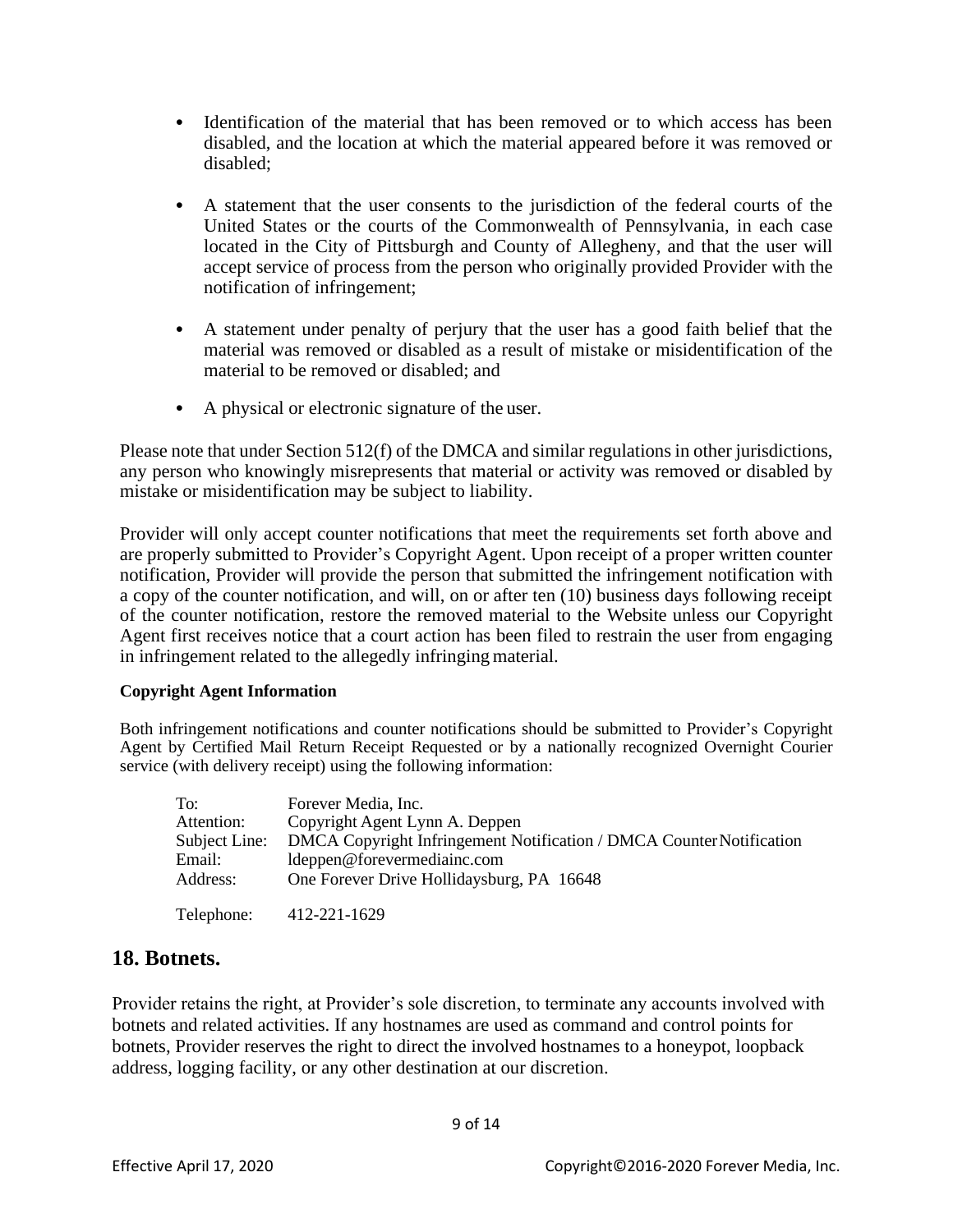## **19. Member Code of Conduct.**

In accessing and using Providers Website and/or Provider Internet Services Member agrees and acknowledges that they will not:

- Make any posting that infringes or violates any intellectual property or other right of any entity or person, including, without limitation, copyrights, patents, trademarks, laws governing trade secrets, rights to privacy, or publicity, or make or deliver any posting that Member does not have a right to make available under law or other contractual or fiduciary relationships.
- Make or post any unsolicited advertisement, promotional materials, junk email, bulk email, spam phishing schemes, chain letters, surveys or contests, or solicit participation in any pyramid schemes.
- Make any unlawful postings or provide links to or through this Providers Website and/or Provider Internet Services, which advocate illegal activity, and/or containing material that could be considered harmful, obscene, pornographic, indecent, lewd, violent, abusive, profane, insulting, threatening, harassing, hateful or, otherwise objectionable, or any postings containing material that harasses, victimizes, degrades, or intimidates an individual or group of individuals on the basis of religion, race, ethnicity, sexual orientation, gender, age, or disability, or make or provide links to, any postings containing defamatory, false or libelous material.
- Impersonate, disguise, manipulate or forge the identity of another person or entity or falsely state or otherwise misrepresent the origin of the posting or the Member's affiliation with a person or entity, or adopt a false identity if the purpose of doing so is to mislead, deceive, or defraud another.
- Harvest or otherwise collect information about others, or maker any posting containing personal information, such as phone numbers, social security numbers, account numbers, addresses or other identifying information.
- Use Providers Website and/or Provider Internet Services in any manner which could damage, disable, overburden, or impair or otherwise interfere with the use of Providers Website and/or Provider Internet Services or other Members' devices, or cause damage, disruption or limit the functioning of any software, hardware, or telecommunications equipment.
- Attempt to gain unauthorized access to Providers Website and/or Provider Internet Services, any related website, other accounts, computer system, or networks connected to this Providers Website and/or Provider Internet Services, through hacking, password mining, or any other means.

### **20. Other Terms**

If any provision of this Terms of Use Agreement shall be unlawful, void or unenforceable for any reason, the other provisions (and any partially-enforceable provision) shall not be affected thereby and shall remain valid and enforceable to the maximum possible extent. Member agrees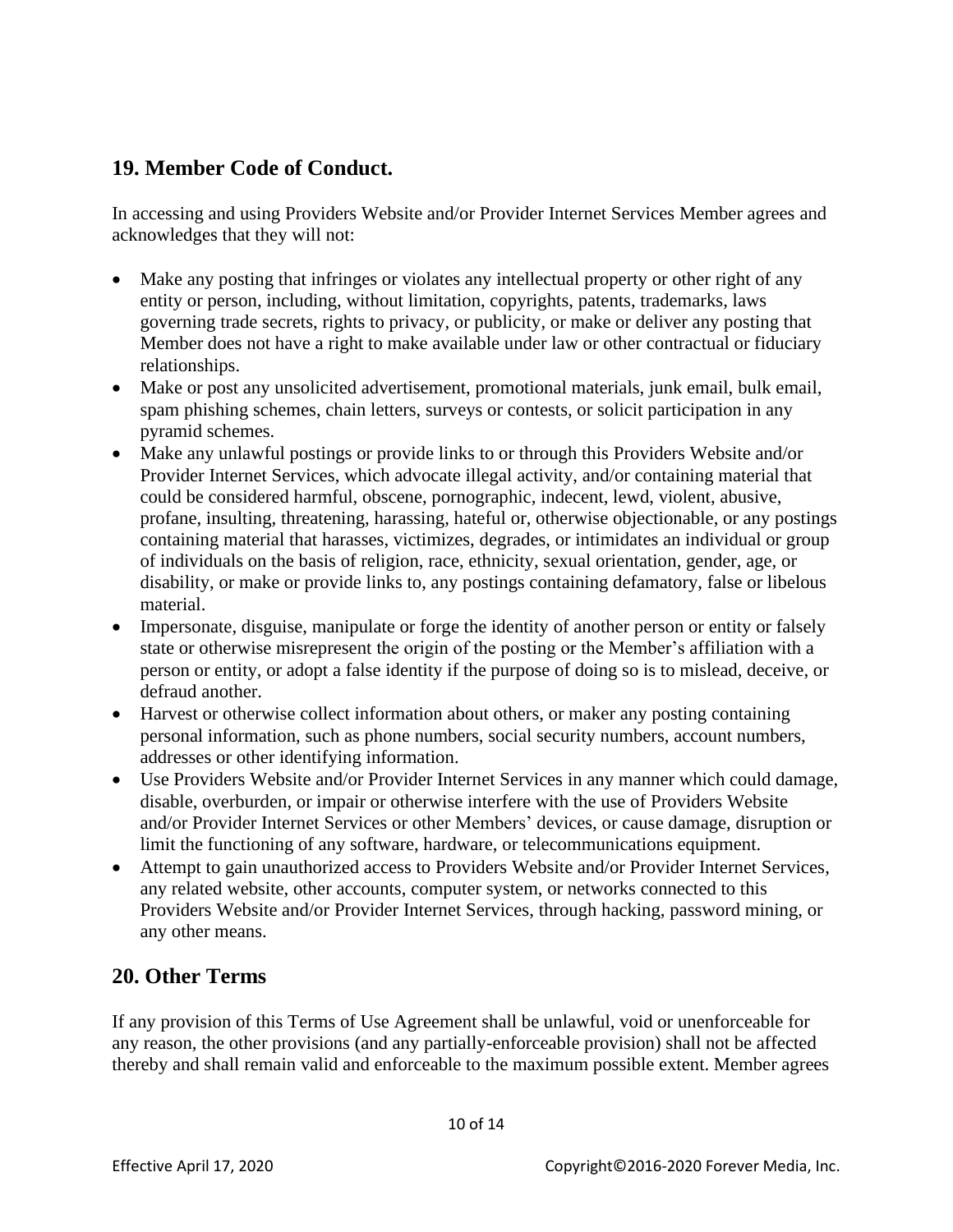that this Agreement and any other agreements referenced herein may be assigned by Provider, in our sole discretion, to a third party in the event of a merger or acquisition. This Agreement shall apply in addition to, and shall not be superseded by, any other written agreement between us in relation to Member participation as a Member. Member agrees that by accepting this Agreement, Member is consenting to the use and disclosure of their personally identifiable information and other practices described in Providers Privacy Policy Statement below.

# **21. PRIVACY STATEMENT OF PROVIDER.**

#### A. Acknowledgement and Acceptance of Terms

Provider is committed to protecting Member privacy. This Privacy Statement sets forth Provider's current privacy practices with regard to the information Provider collects when Member or Member's Member Device interacts with our Provider Website(s) and/or Provider Internet Services. By accessing the Provider Website(s) and/or Provider Internet Services Member acknowledges and fully understands this Privacy Statement and freely consents to the information collection and use practices described in this Privacy Statement.

B. Participating Parties Policies

Related services and offerings with links from the Provider Website(s) and/or Provider Internet Service, including Participating Parties sites, may have their own privacy statements that can be viewed by clicking on the corresponding links within each respective website. Participating Parties and others who participate in our Provider Website(s) and/or Provider Internet Service(s) are encouraged to participate in industry privacy initiatives and to take a responsible attitude towards consumer privacy. However, since Provider does not have direct control over the policies or practices of Participating Parties s and other third parties, Provider is not responsible for the privacy practices or contents of those sites. Provider recommends and encourages that Member always review the privacy policies of all Participating Parties and other third parties before Member provides any personal information or completes any transaction with such parties.

C. Information Provider Collects and How Provider Uses It

As set forth below in this subsection, Provider collects both Personally Identifiable and Non-Personally Identifiable information, from and about its Members three ways: directly from Provider Web Server logs, the Member, and with Cookies.

Personally Identifiable Information

Online privacy concerns focus on the protection of "personally identifiable" information which an individual or customer reasonable expects to be kept private. As the term suggests, "personally identifiable" information is information that can be associated with a specific individual or entity.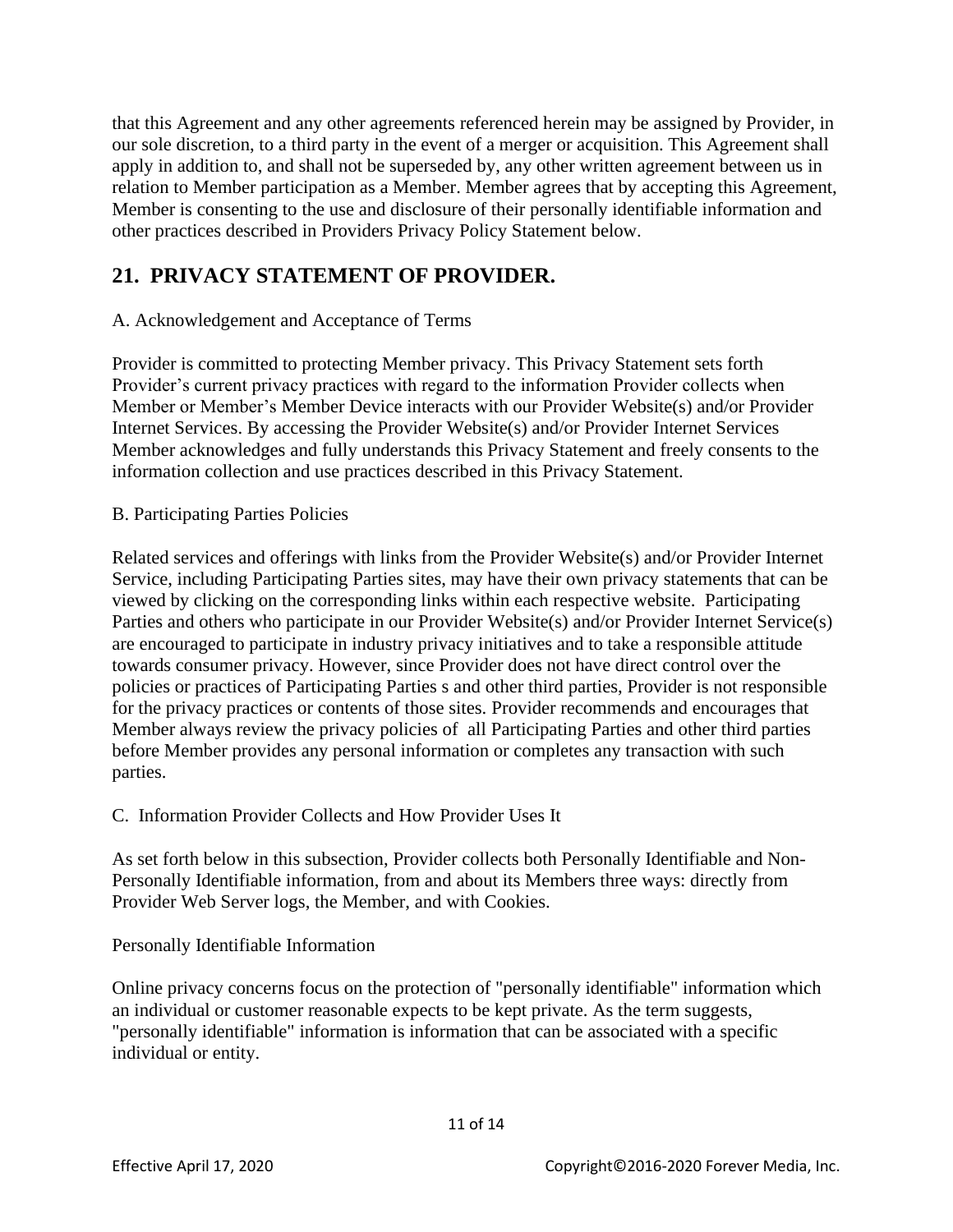The only personally identifiable information Provider collects about individual Members through Member Devices is information supplied voluntarily by the Member. Members interacting with our Provider Website(s) and/or Provider Internet Service(s) may provide Provider with name, address, telephone number, e-mail address, domain name or URL or other personally identifiable information that Provider may use for its own business purposes. Provider will collect and use this information for the ability to provide and change service, to anticipate and resolve problems with your service, for billing purposes, or to create or inform you of products and services that better meet our Member needs.

Non-Personally Identifiable Information

Provider Website(s) and/or Provider Internet Service(s) does collect some non-personally identifiable generic information about our Members as a means of measuring the effectiveness of our Provider Website(s) and/or Provider Internet Service(s). Provider identifies certain Member information in the normal course of operation, but such information does not reveal a Member's personal identity. We collect this information only in the aggregate and use it to evaluate and improve our Provider Website(s) and/or Provider Internet Service(s). The following are examples of non-personally identifiable generic information:

- IP Addresses: An IP address is a number that is assigned to a Member's Device whenever that Member is using the World Wide Web. Provider Website(s) and/or Provider Internet Service(s) servers must be able to identify individual computers by their IP address. Provider Website(s) and/or Provider Internet Service(s) collects IP addresses for the purposes of system administration security and to report aggregate usage information. Provider Website(s) and/or Provider Internet Service(s) do not link IP addresses to any personally identifiable information.
- Member Device settings: Settings, technical and other information from your Member Device, such as your operating system, browser version, connectivity, various communication parameters and other information related to the operation and interaction of Provider Website(s) and/or Provider Internet Service(s) may be collected by Provider. Except as otherwise provided in this policy, Provider will use such information solely in order to provide technically appropriate formatting of information provided by Provider Website(s) and/or Provider Internet Service(s). The collection of this information will not include any personally identifiable information about any individual Member.
- a. Web Server Logs.

When Members visit the Provider Website(s) and/or Provider Internet Service, Provider may track information to administer the Provider Website(s) and/or Provider Internet Service(s) and analyze the usage. Some examples of information which may be tracked include:

- Member Internet protocol address.
- The kind of browser or computer Member uses.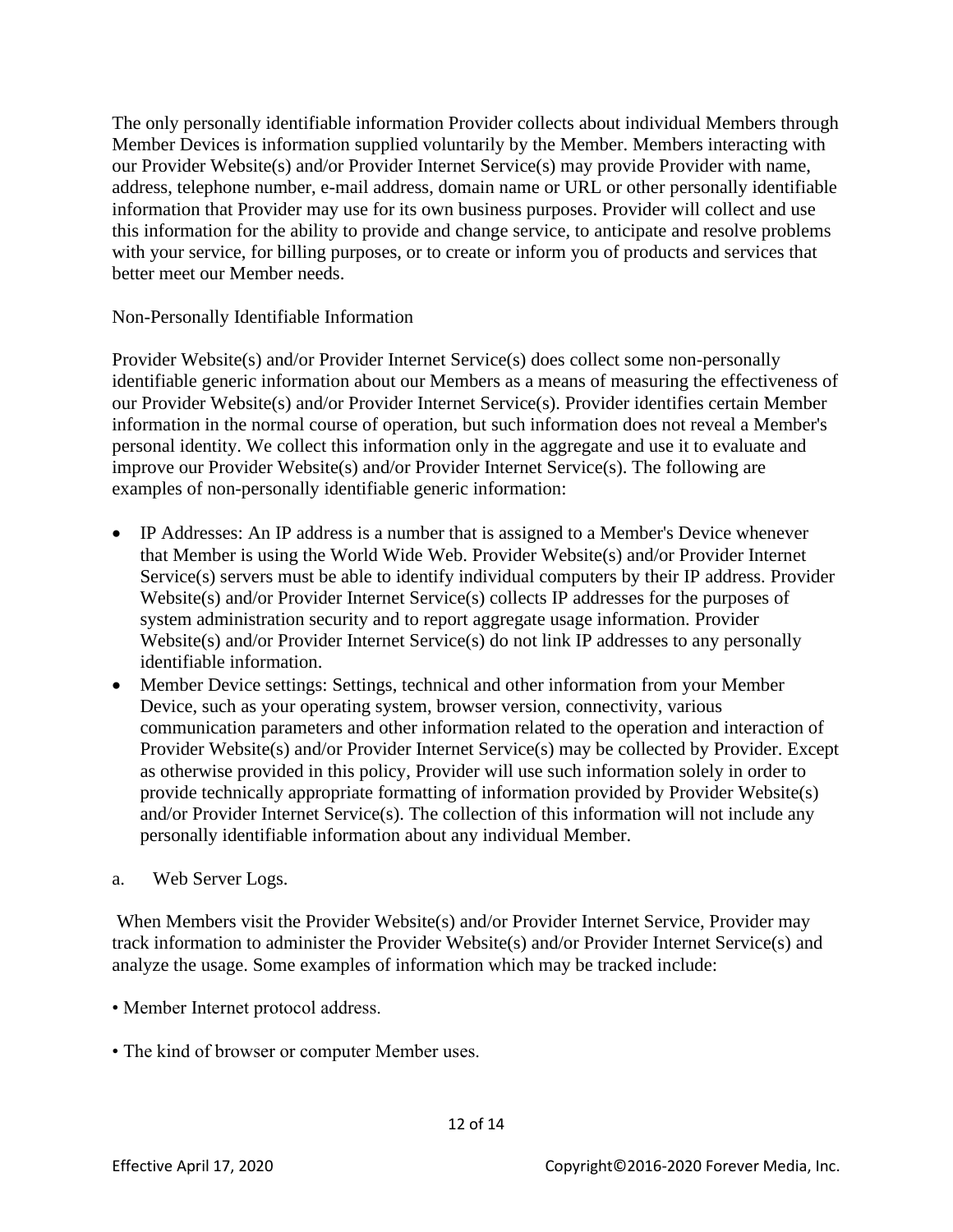- Number of links Member click within the site.
- State or country from which Member accessed the site.
- Date and time of Member visit.
- Name of Member Internet service provider.
- Web page Member linked to our site from.
- Pages Member viewed on the site.

#### b. Use of Cookies

Provider may use cookies to personalize or enhance Member's user experience. A cookie is a small text file that is placed on Member's hard disk by a Web page server. Cookies cannot be used to run programs or deliver viruses to Member's computer. Cookies are uniquely assigned to Member, and can only be read by a Web Server in the domain that issued the cookie to Member.

One of the primary purposes of cookies is to provide a convenience feature to save Member time. For example, if Member personalizes a web page, or navigates within a site, a cookie helps the site to recall Member specific information on subsequent visits. Hence, this simplifies the process of delivering relevant content and eases site navigation by providing and saving Member preferences and login information as well as providing personalized functionality.

Provider reserves the right to share aggregated site statistics with partner companies and Participating Parties, but does not allow other companies to place cookies on our Provider Website(s) unless there is a temporary, overriding customer value (such as merging into Provider Website(s) a site that relies on third-party cookies).

Members have the ability to accept or decline cookies. Most Web browsers automatically accept cookies, but Member can usually modify Member's browser setting to decline cookies. If Member rejects cookies by changing Member's browser settings then be aware that this may disable some of the functionality on our Provider Website(s).

#### c. Personal Information Users

Visitors to Provider's Website and/or Provider Internet Service may have the ability to register to purchase services. When Member registers, Provider will request some personal information such as name, address, email, telephone number or facsimile number, account number and other relevant information. If Member is purchasing a service, Provider will request financial information. Any financial information collected is used only to bill Member for the services Member purchased. If Member purchases by credit card, this information may be forwarded to